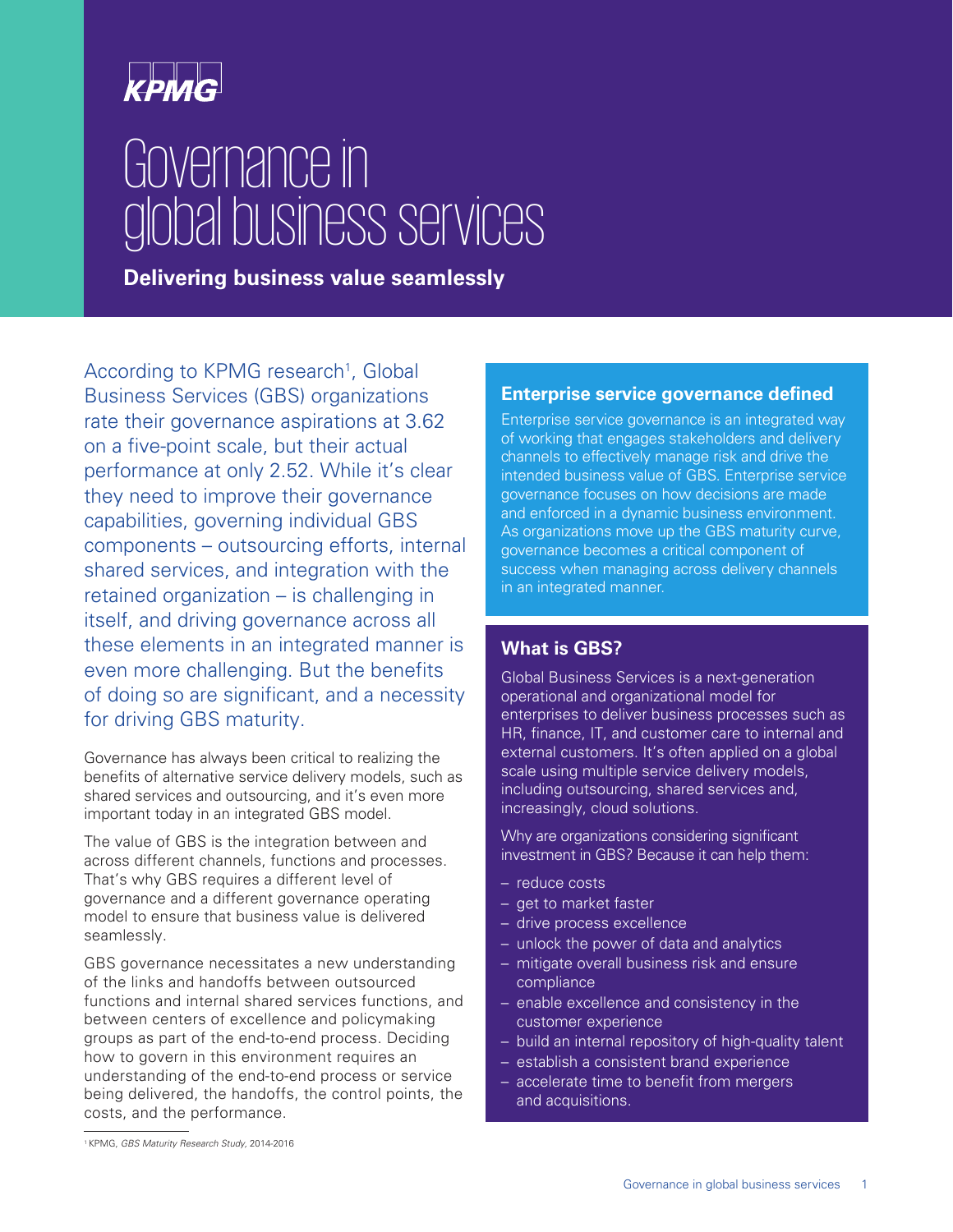As there are different nuances and synergies in every GBS environment, governance cannot be a one-size-fits-all proposition. It needs an appropriate, scalable level of discipline. The premise should be to avoid bureaucracy while leveraging the discipline that supports collaboration, mitigates risk, and accelerates an organization's GBS maturity.

#### **Delivering business value**

Getting governance right can improve business outcomes and deliver quantifiable business benefits, including the ability to:

- **Elevate GBS as a commercially savvy business entity.** Governance is the lever that establishes formalized and consistent business relationships, and provides insights and opportunities through access to and visibility of data.
- **Stem value leakage.** Delays in handoffs and issue resolution cause value leakage in a GBS model. Effective governance helps the organization understand how to work together smoothly, how to continuously improve, how to better manage end-to-end processes, and how to measure the right things so that GBS efforts can reach their full potential.

Case in point: Employee onboarding involves human resources, finance, and information technology functions working together to help new employees become productive quickly. Good governance makes the process more efficient by helping ensure that all functions speak the same language and have a clear understanding of their roles. For example, each function knows the metrics against which it will be measured, because the metrics were developed in concert with other functions. Each function has the information visibility it needs to act, and understands its decision rights, escalation process, and accountability. Importantly, each function views new employees as end customers receiving measurable services that produce quantifiable business value.

– **Drive better alignment.** Governance is a hub of information that GBS leaders can leverage to maintain alignment between business needs and the services being provided. In this way, an effective governance process can drive better alignment among business expectations, services, and services performance.

– **Create successful new GBS services.** Governance is integral to helping ensure the success of new service offerings. For example, when a GBS organization decides to offer employee onboarding as an end-to-end service, it's governance that defines what it means, how it's done, how it's monitored, and how it's reported.

#### **What good looks like**

KPMG's analysis of interviews with  $200+$  global firms,<sup>2</sup> running mature GBS organizations demonstrated the following factors are required for successful enterprise service governance:

- **Alignment of governance and business strategy.** Leading GBS organizations first ask how their global services portfolio can drive the business strategy, then build the right governance organization to make it happen. This means they develop a team with the right skills, reporting relationships, communications, and escalation paths.
- **Executive process ownership.** Having senior executive management as overall process owners is one of the most critical factors in driving end-to-end value and consistency.
- **Alignment of GBS performance with compensation.** Tying senior management compensation to GBS performance can help drive a common set of business and GBS objectives.
- **Technology enablement.** Mature GBS organizations have tools for management reporting, business alignment, performance management, benchmarking, and notifications across geographies.
- **Operational and cultural integration.** Mature GBS organizations ensure that all parties – including internal and external resources throughout the world – are integrated operationally and culturally.
- **Vendor management organization (VMO) operating model.** Effective vendor management has the potential to drive significant cost savings, value capture, and risk management for an enterprise. Leading organizations have implemented VMOs charged with executing to a set of enterprise objectives. Figure 1 shows the six key areas in which effective VMOs define and establish capabilities.

<sup>2</sup> KPMG, GBS Maturity Research Study, 2014-2016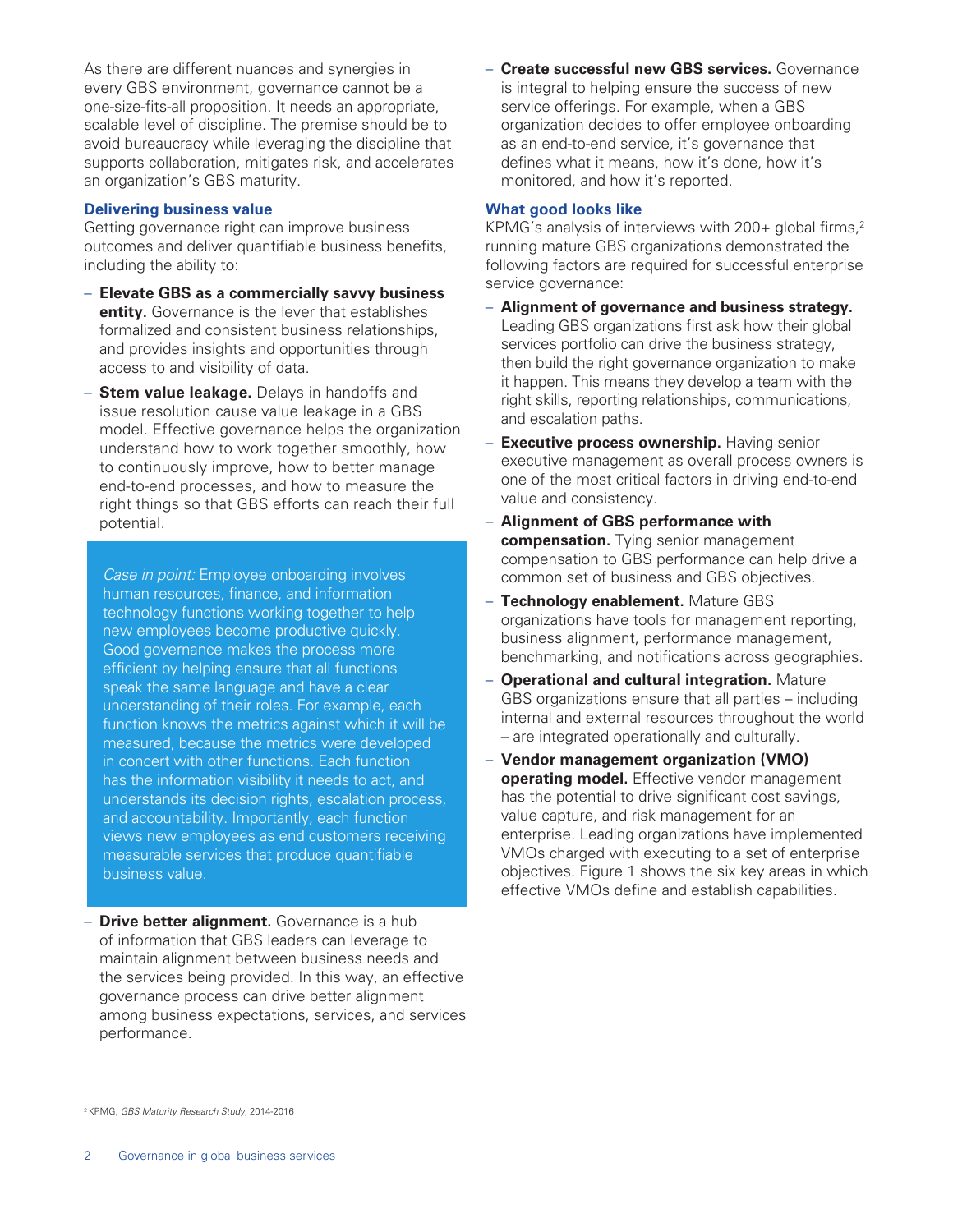**Figure 1 – the foundational components required to execute an effective and efficient VMO operating model**



### KPMG's GBS framework is optimized and enabled by 10 dimensions



willing, and able to fully adopt and sustain changes through targeted strategies promoting understanding, buy-in, and ownership